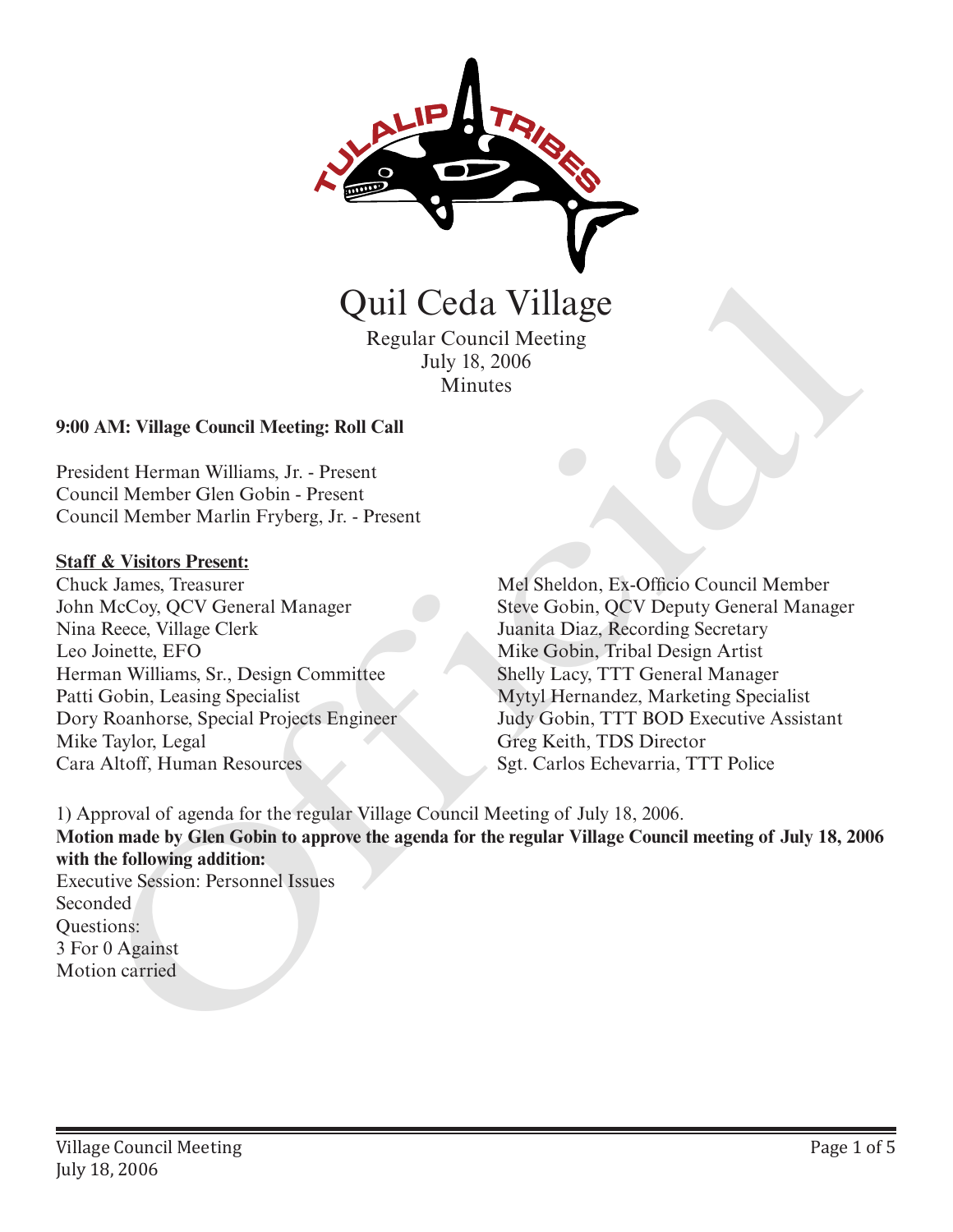2) Approval of minutes for the regular Village Council Meeting of June 20, 2006. **Motion made by Glen Gobin to approve the minutes for the regular Village Council meeting of June 20, 2006.**

Seconded Questions: 3 For 0 Against Motion carried

# **Tulalip Tribes Police**

3) Monthly Report

Discussion: Carlos Echevarria, John McCoy, Chuck James, Patti Gobin, Glen Gobin, Steve Gobin, Marlin Fryberg, Jr., Mel Sheldon, Leo Joinette, Herman Williams, Jr. ,

A handout of the past months police report was given to the Council. Boom City had very few issues this year, some fighting and disorderly conduct. The concerts are going well. The semi-trucks have become a concern. Donna's truck stop is over-crowded and has begun charging a fee to semi-trucks who park there. Discussion on using Boom City for parking of semis but this poses an environmental challenge and significant impacts on the Village's current resources. The truckers who are customers of the casino have been asked not to park next to the RVs do to the noise of their refrigeration units but have been given permission from the casino to park in the lot behind the casino (which is not casino property). 10-12 semis have been parked in a single night in the south lot with additional trucks parking at Home Depot, Boom City and the old Boeing property. Damage is being done to gates and fencing. Garbage is being dumped. The Council needs to give the police the tools to deal with this. There is a consensus for a parking resolution. A resolution is not necessary. This is private property and the Council can post "No Parking" signs with vehicles being towed if they continue to park there. The casino is not following the permit process that was put in place. RV customers can only park there if they are issue a permit, sign up for player tracking and are actively gambling every 24 hours. The casino security is responsible for insuring compliance. Staff needs to work with player tracking to insure that all RV users are active customers and that they are limited to a seven day stay every thirty days. Have the incidents with the car sales stopped? Yes. The biggest problem appears to be dust from going in and out of the south lot when the car sales are there. What about speeding and collisions? There where some car collisions a couple of days before the 4th of July. What can the Council do to make sure the speed limits are enforced? Can a three-way stop be placed at 88th and 27th? lip Tribes Police<br>
onthly Report<br>
onthly Report<br>
onthly Report<br>
combic Relations: Calvarria, John McCoy, Chuck James, Patti Gobin, Glen Gobin, Steve Gobin,<br>
in Fryberg, Jr., Mel Sheldon, Leo Joinette, Herman Williams, Jr.

Maybe an increase of the speed limit on 27th Avenue between 88th and 116th should be considered. There are no houses and it appears to be a 45 MPH road. The Tribal Police need to work with the hotel team to make sure a workable traffic control plan is in place for the hotel construction begins? The road stripping is faded, again. Staff needs to improve the quality of paint. This is a liability to the Village. The paint should not fade so quickly. The crosswalk is almost gone. Pedestrians cannot cross Quil Ceda Boulevard from Wal-Mart to the Retail Center safely. Council has asked that road turtles be used at the entrance to 34th from 88th. It might be time to consider opening up 93rd Street to allow a truck route. The crosswalks are another issue. There are crosswalks that light up. Staff should also look at the overhead crosswalks. The real change that will help traffic flow will be when the right-in and right-out from the retail center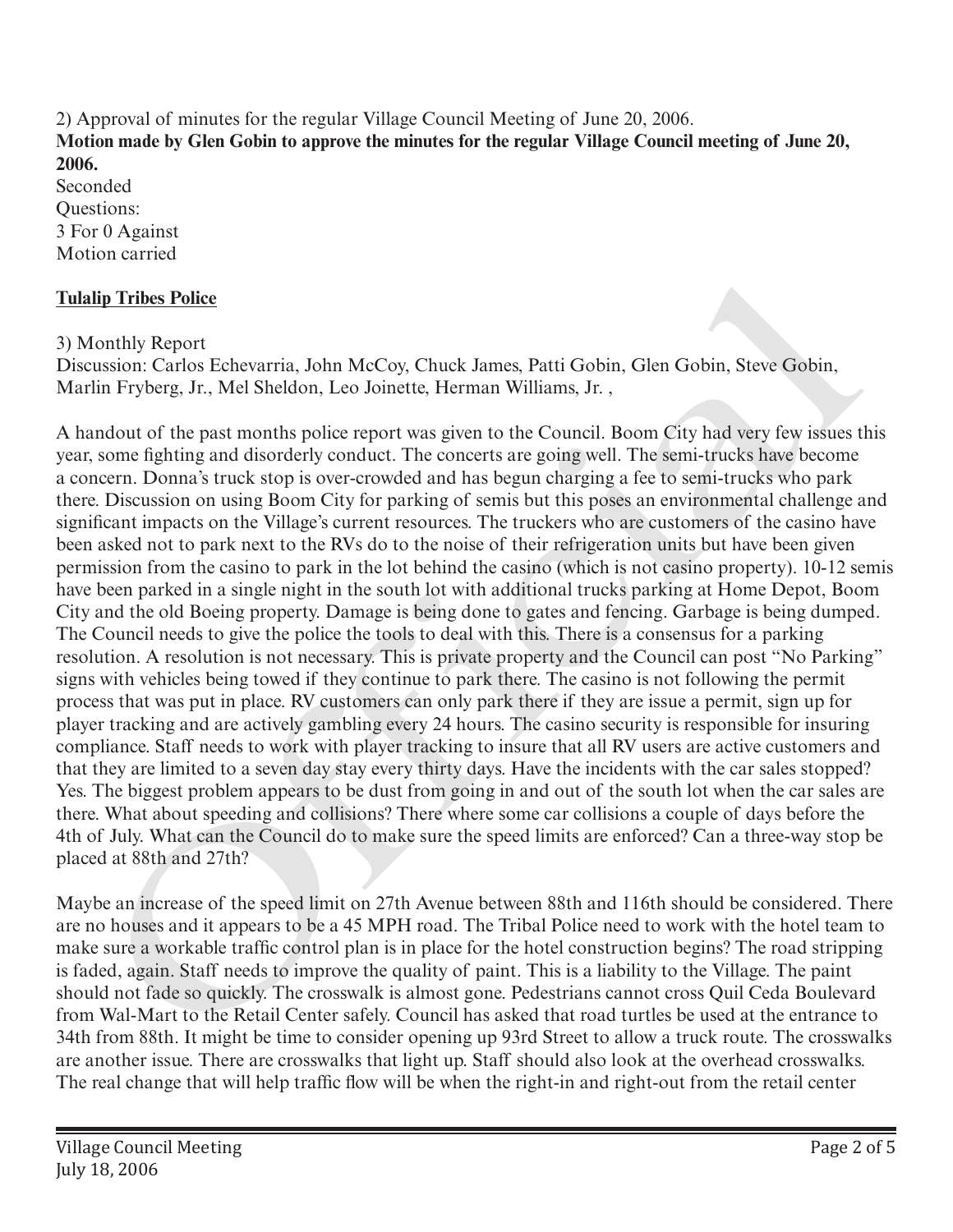is implemented. The Village has done four traffic studies. Each one solves certain problems but creates others. Staff is currently working on finding the best solutions. Striping must be done for the crosswalk.

## **QCV Finance**

### **4) Motion made by Glen Gobin to approve resolution No. 2006-042 authorizing the establishment of a sweep account with First Heritage Bank which consolidates bank accounts into one to maximize interest on unspent funds.**

Seconded

Questions: Leo Joinette, Glen Gobin, Chuck James

This is setting up an account with First Heritage Bank just like the Bank of America accounts. The accounts will sweep the into a money market account earning interest on all funds with a minimum amount kept in the main checking account.

3 For 0 Against Motion carried

### **Economic Development**

5) Semi-Trucks in Quil Ceda Village See discussion under Item 3

### **QCV Marketing Department**

6) Farmer's Market Update Discussion: Mytyl Hernandez

Two weeks ago the Village started a farmers market. Staff has been interviewed by the Herald and an article was in the paper. There are many vendors interested in relocating.

#### 7) QCV Logo

Discussion: Mytyl Hernandez, John McCoy, Glen Gobin, Steve Gobin, Mel Sheldon, Herman Williams, Jr., Patti Gobin, Chuck James

Marketing worked with the casino and created some logo styles. A handout, with two designs, was given to the Council. Marketing would like the Council to consider adopting the new design as a consistent branding logo for the Village. Considerable discussion followed on the use of the orca whale logo with Tulalip Tribes above it in red letters. The Tulalip Tribes passed a resolution that states all departments will use the orca whale logo that is on the Tribe's flag. Council needs to clarify what is to be used and how it will be incorporated with the entire tribe along with the government. We are all the same. All departments are under the Tulalip Tribes. The sign needs to be universal. Council wants to make sure that our identity is with Tulalip. The logo on the business cards is the "parent" of our branding. Council wants to have a marketing campaign and understands the need to develop sub-brands that incorporate the orca whale logo. Each entity needs to have a separate identity but incorporating Tribe. This will need to be continued at the Tulalip Board level for further discussion on where the writing should be placed. Official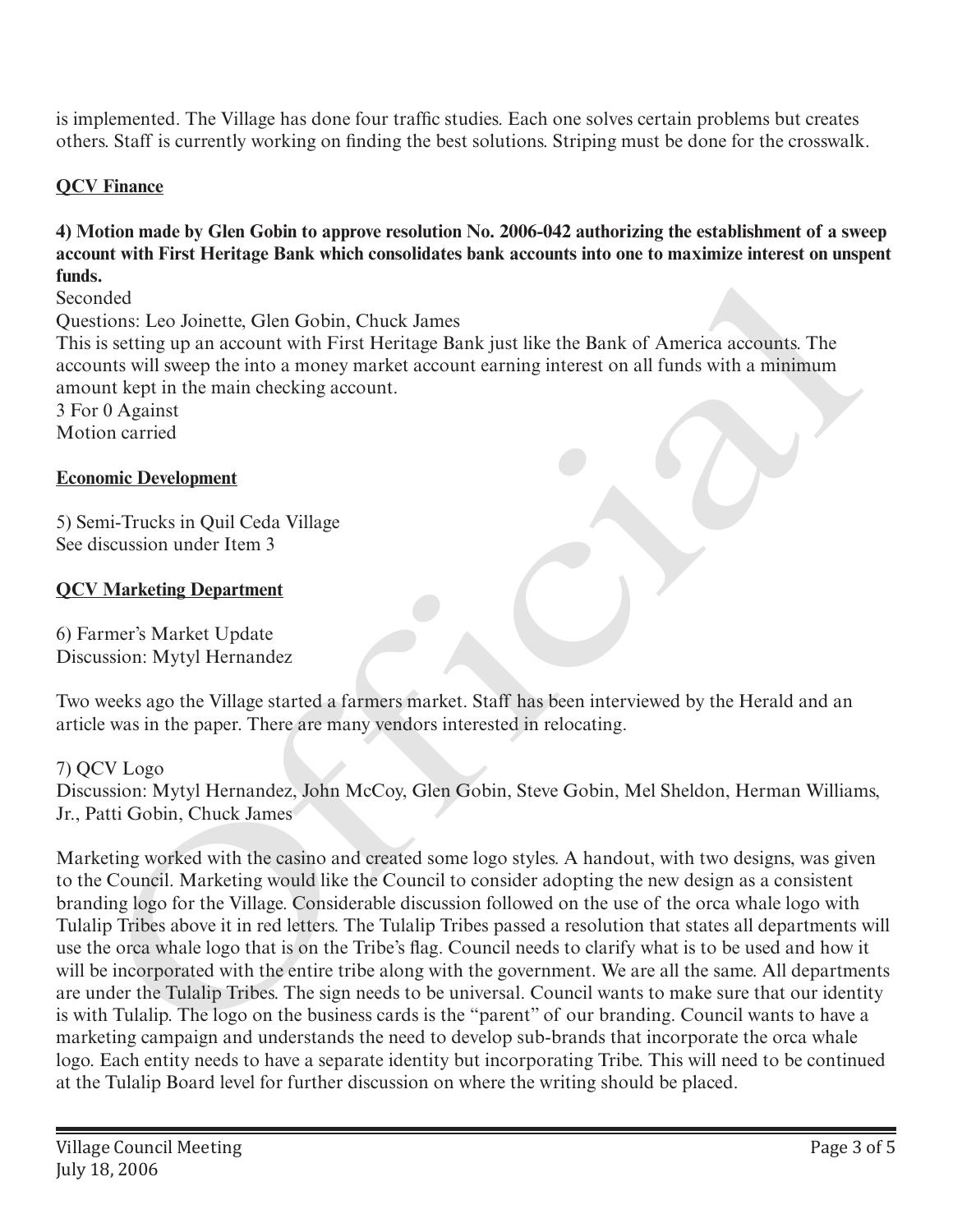# **Tulalip Data Services Department**

8) Update on TDS Move

Discussion: Greg Keith, Steve Gobin, Leo Joinette, Glen Gobin, Chuck James, Patti Gobin, Dory Roanhorse

Staff is canvassing the UW to find an architect. A traffic study is being considered. Staff is working with leasing to obtain a legal description for the administration site. Beginning funding will come from the PUD account but this is only a temporary solution. A preliminary budget is not ready. More discussion is needed on overall needs for this project and the storage project has still not been addressed. Staff should provide a plan to the treasurer and finance staff of what monies will carry over into next year and what will be needed. The allocation plan may need to turn into a two year plan to accomplish all the projects without compromising the integrity of current and long range projects.

# **Human Resources**

10) Update HR/Legal Clarification on Employee Probationary Period Discussion: Herman Williams, Jr., Cara Altoff, Steve Gobin, Shelly Lacy

A handout was given to the Council from the current HRO 84? This is not a change to the policy. Council requested a clarification on probationary status at the last Council meeting. This is the most current version that staff has. The probationary period was voted on by the General Council and they removed the "at will" part and said that an employee must be dismissed with cause even during the probationary period.

11) Stand-by Procedures for on-call staff at Quil Ceda Village Discussion: John McCoy, Steve Gobin, Greg Keith, Patti Gobin, Glen Gobin, Cara Altoff, Mike Taylor, Chuck James, Shelly Lacy

There is a mix of non-exempt and exempt employees working for TDS and other Village departments. There are times when staff needs to work after hours. They are paid for the 1-3 hours at three hours whether they work 30 minutes or three hours at time and a half but if they are called back in within the same 24 hours they will be paid only for each hour worked. How often does this happen? Often, TDS, Maintenance and Utilities currently work these hours. What is being done now? We are currently going per the HRO 84. How will this impact the budget? It might only be around \$30,000 per year but a study hasn't been done. Currently, only non-exempt employees receive over-time pay. What is this stipend of \$20 per day? The standard for the computer industry is \$20 per day to be considered on-call. Council needs more clarification on who will be on call. The way this is written it could apply to everyone including executive staff and general managers. This is a variance from the current HRO 84. The language can be changed and clarified on who will work these hours and be eligible for on-call compensation. Council needs staff to look at how this will impact the tribe as a whole? This is an issue that the BOD, Casino, and leasing to obtain a leagal description for the administration site. Beginning funding will come from the presented on overall needs for this is only at empty at a later one official review at a later one official provide a